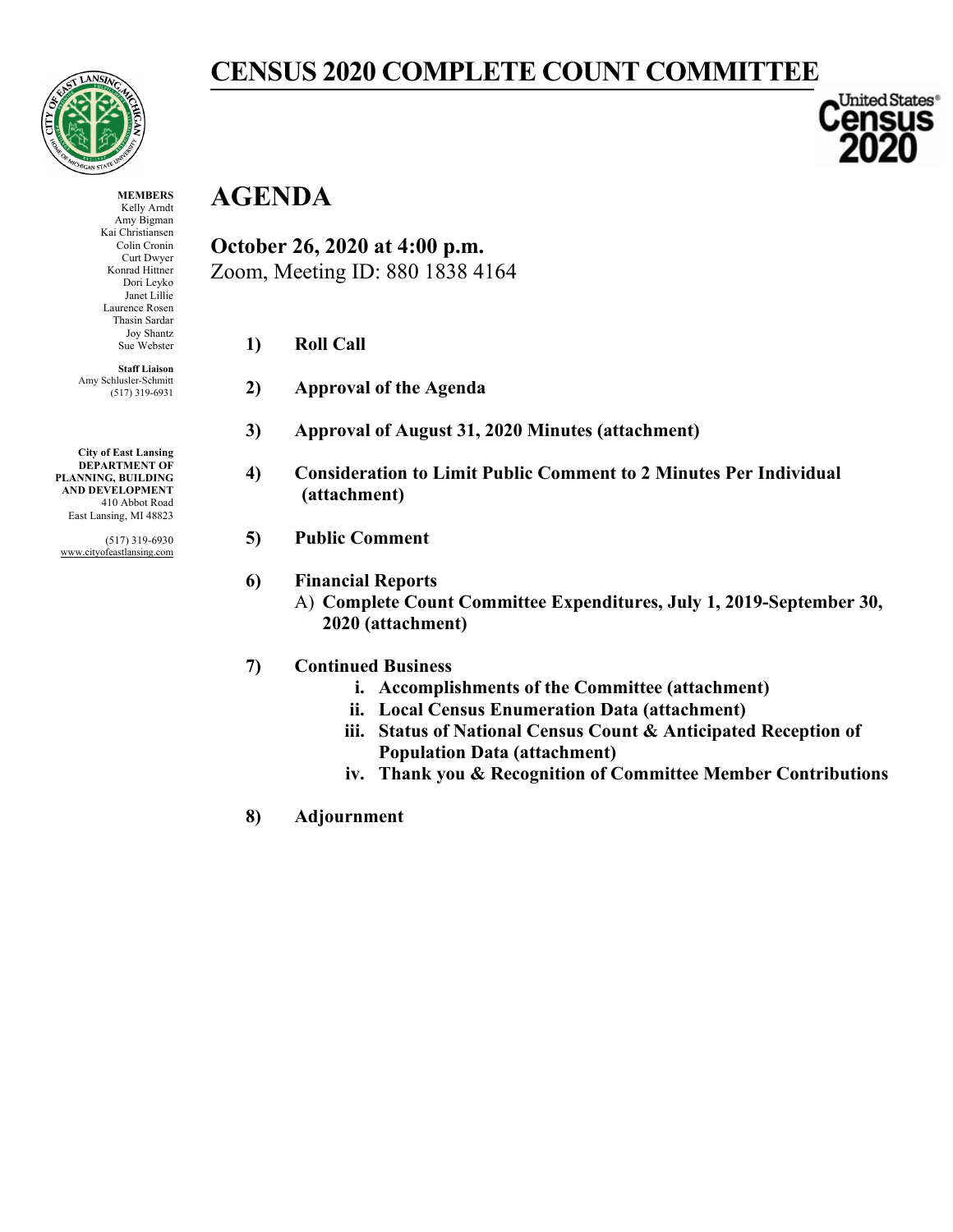

**MEMBERS** Janet Lillie Dori Leyko Konrad Hittner Kelly Arndt Kai Christensen Gabe Biber Colin Cronin Laurence Rosen Joy Shantz Thasin Sardar Sue Webster Amy Bigman Curt Dwyer

**Staff Liaison** Amy Schlusler (517) 319-6931

**City of East Lansing DEPARTMENT OF PLANNING , BUILDING AND DEVELOPMENT** 410 Abbot Road East Lansing, MI 48823

(517) 319-6930 www.cityofeastlansing.com

# **CENSUS 2020 COMPLETE COUNT COMMITTEE**

United States

## **SYNOPSIS August 31, 2020** Zoom Meeting

Present: Janet Lillie, Konrad Hittner, Kelly Arndt, Kai Christensen, Laurence Rosen, Joy Shantz, Thasin Sardar, Sue Webster, Amy Bigman

Absent: Dori Leyko, Curt Dwyer

Staff Present: Amy Schlusler-Schmitt

**1) Call to Order**

The meeting was called to order at 4:02 p.m. by Laurence Rosen.

### **2) Approval of the Agenda**

Bigman motioned to approve the Agenda as written; Arndt seconded the motion

### **Vote:**

Yeas: Arndt, Bigman, Christiansen, Cronin, Lillie, Rosen, Sardar Nays: None

## **4) Approval of June 22, 2020 Minutes**

Sardar motion to approve the June 30, 2020 Minutes as written; Lillie seconded the motion.

### **Vote:**

Yeas: Arndt, Bigman, Christiansen, Cronin, Lillie, Rosen, Sardar Nays: None

## **5) Public Comment**

None.

## **6) Financial Report**

Schlusler – Schmitt shared with committee members that immediately following the announcement of Coronavirus in the community, staff learned that the City received a Michigan Municipal League grant of \$16,708.15. Since that time, the City undertook a partnership with public relations firm Martin-Waymire that led a social media campaign that trafficked people to the Census.gov webpage and encouraged persons to complete their Census forms.

Schlusler explained that all Census related expenditures made by the committee prior to March (approximately \$4,500) were paid for through City of East Lansing General Funds and all remaining expenditures will be paid for out of the Michigan Municipal League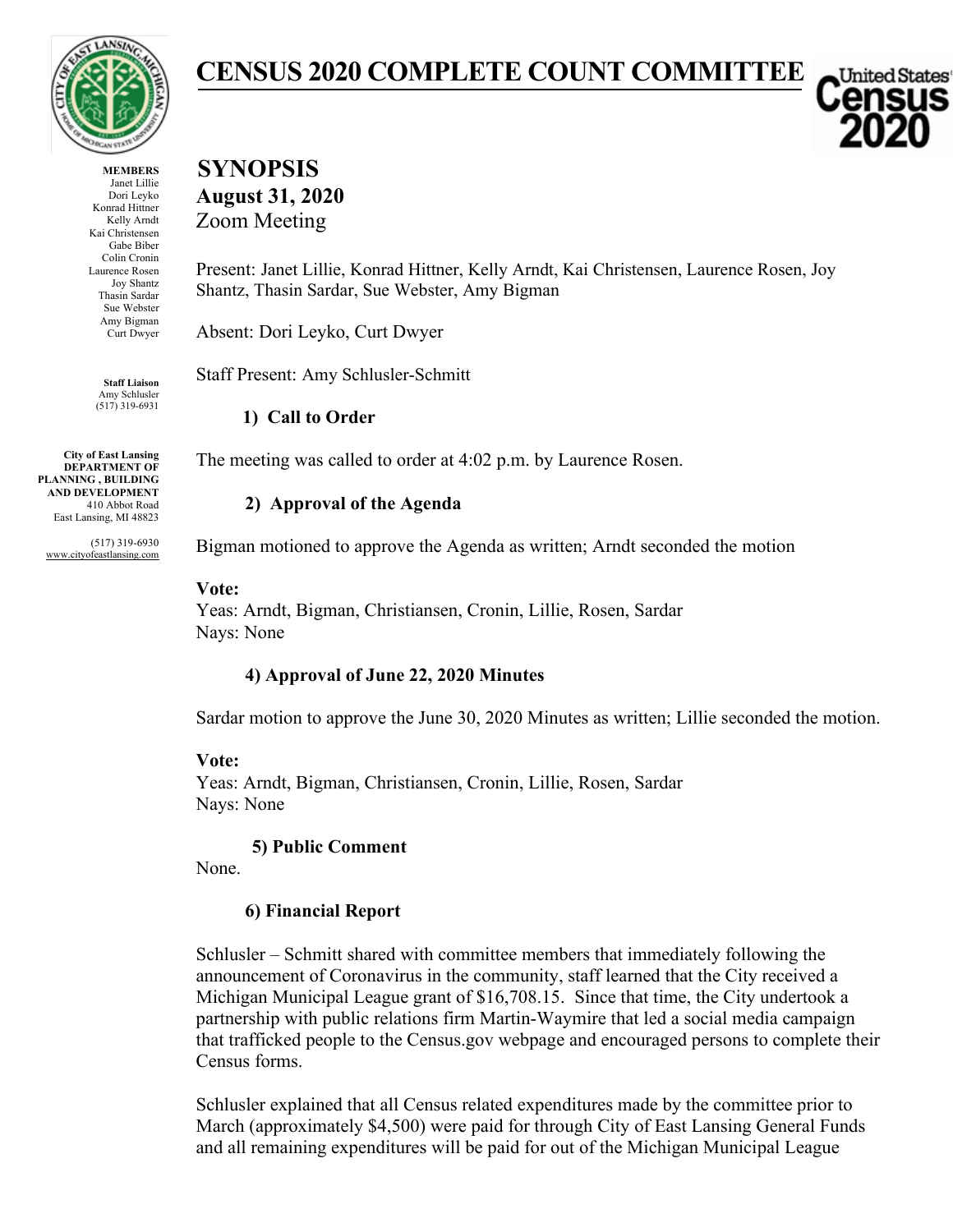# **CENSUS 2020 COMPLETE COUNT COMMITTEE**

grant. Schlusler shared financial reports sharing all expenditures to date, as well as monthly reporting made to the MML

#### **7) MSU Outreach Updates**

Lillie shared with committee members that MSU had completed its administrative upload of students residing on-campus in March. The total number of students residing on campus was 15,100 students. Lillie also reported that on July 10, 2020 the Census Bureau allowed MSU to also upload student information that resided in off campus housing on 17,559. It is estimated that approximately 11,000 of those students resided in the East Lansing City limits.

#### **7) New Business A. Updated Federal Government Timeline & Enumeration Process in East Lansing**

Schlusler-Schmitt shared with committee members that since they last met in June, the Census enumeration timeline had shifted nation-wide. In the Spring of 2020, an announcement had been made that due to COVID, enumeration efforts would be extended through October 31, 2020. However, she indicated that a few weeks ago, the Office of the President had changed this timeline so that all enumeration efforts were scheduled to end on September 30. As such, the committee had 30 more days to conduct outreach efforts throughout the community. Schlusler indicated that regional Census Coordinators are scheduled to undertake community engagement in the Downtown Business District, at Patriarche Park, and at the East Lansing Farmer's Market over the course of the next month.

#### **B) Estimated East Lansing Census Response Rates**

Schlusler- Schmitt indicated that East Lansing has a 61.4% self-response rate. She pointed out, however, that these numbers do not reflect any administrative data that has been provided by Michigan State University. As such, it is estimated that the true response rate (undertaken administratively and the data upload process) is much closer to 90%.

#### **C) Discussion of Future Outreach with Remaining MML Grant Funds & Door Hanger Activity**

Schlusler shared with committee members new, Census door hangers that had been printed and were ready for distribution throughout the community. The intent of this outreach was to have volunteers and staff conduct 'man on the street' outreach and distribute the hangers to neighborhood groups and individual households. Rosen volunteered to help distribute the materials.

Committee members then discussed the allocation of the remaining MML grant funds. The Committee directed staff to create some advertisements that would appear on social media platforms on Facebook, Twitter, and Instagram over the course of the next month.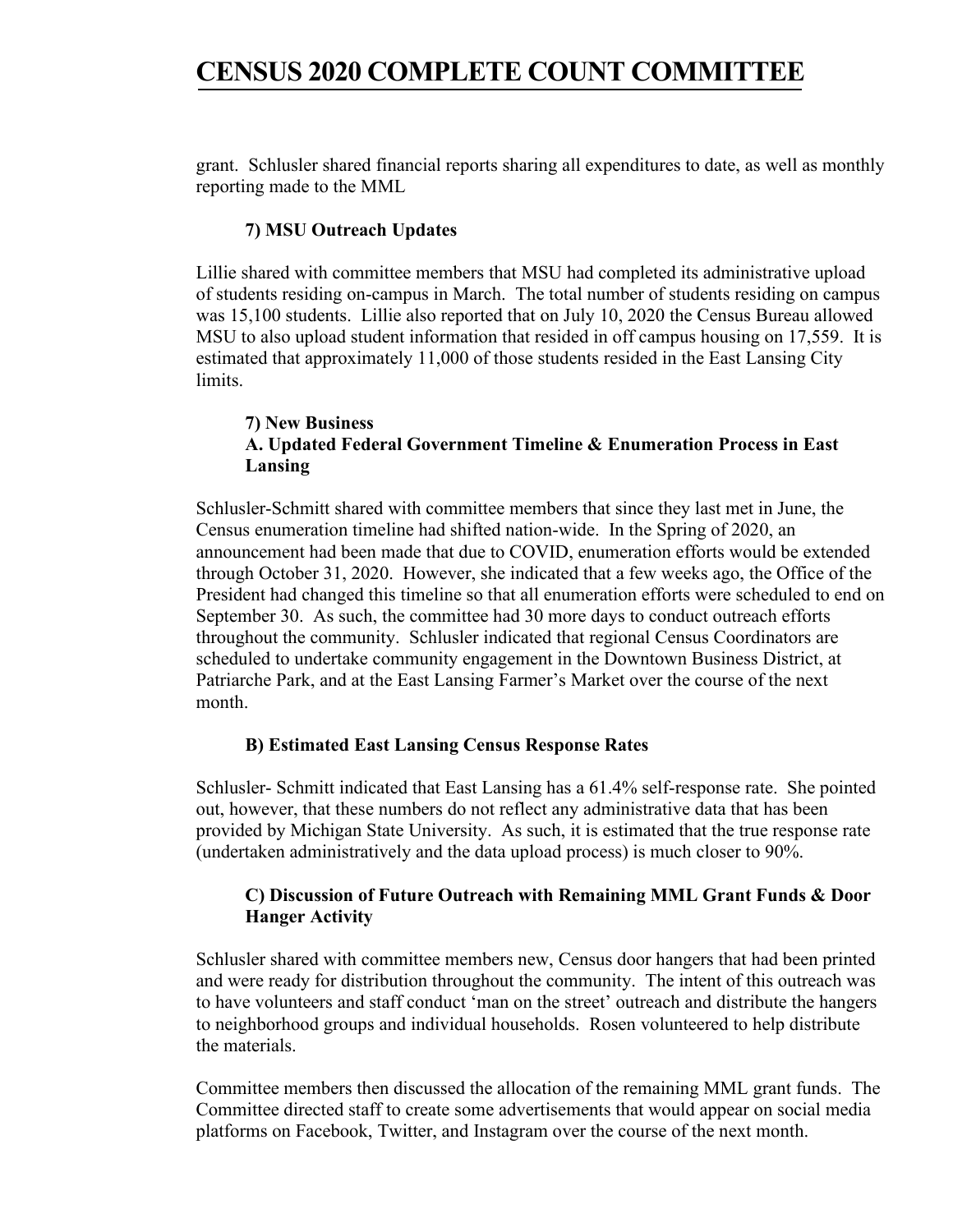# **CENSUS 2020 COMPLETE COUNT COMMITTEE**

### **8) Adjournment**

Bigman motion to adjourn the meeting at 4:58 p.m.; Christiansen seconded the motion.

Yeas: Arndt, Bigman, Christiansen, Cronin, Lillie, Rosen, Sardar Nays: None

The meeting adjourned.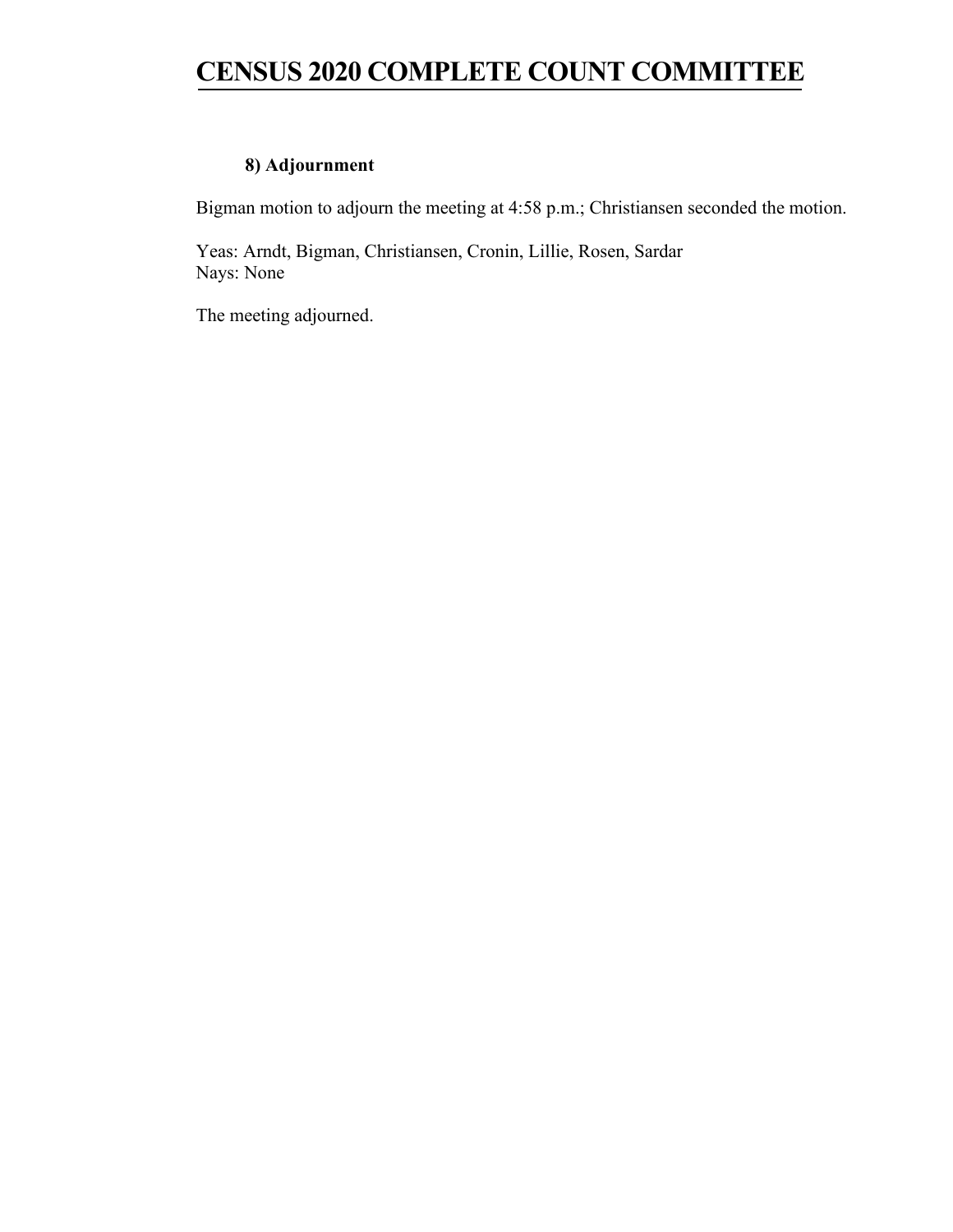**PLANNING, BUILDING & DEVELOPMENT**



Quality Services for a Quality Community

# **MEMORANDUM**

- **TO: Census 2020 Complete Count Committee**
- **FROM: Amy Schlusler-Schmitt, Community Development & Engagement Manager**
- **DATE: October 23, 2020**

### **SUBJECT: Consideration to Limit Public Comment to 2 Minutes Per Individual**

**City of East Lansing PLANNING, BUILDING & DEVELOPMENT** 410 Abbot Road East Lansing, MI 48823

> (517) 319-6930 www.cityofeastlansing.com

Due to the COVID-19 pandemic, the Census Complete Count Committee is holding its meeting via the video conferencing platform Zoom. In correspondence with MCL 15.263(1), it is the recommendation of the City Attorney's Office that all City affiliated boards and commissions holding virtual meetings adopt a rule limiting public comment to 2 minutes per individual.

If approved, the recommended verbiage is "Motion to adopt a rule limiting public comment to 2 minutes per individual"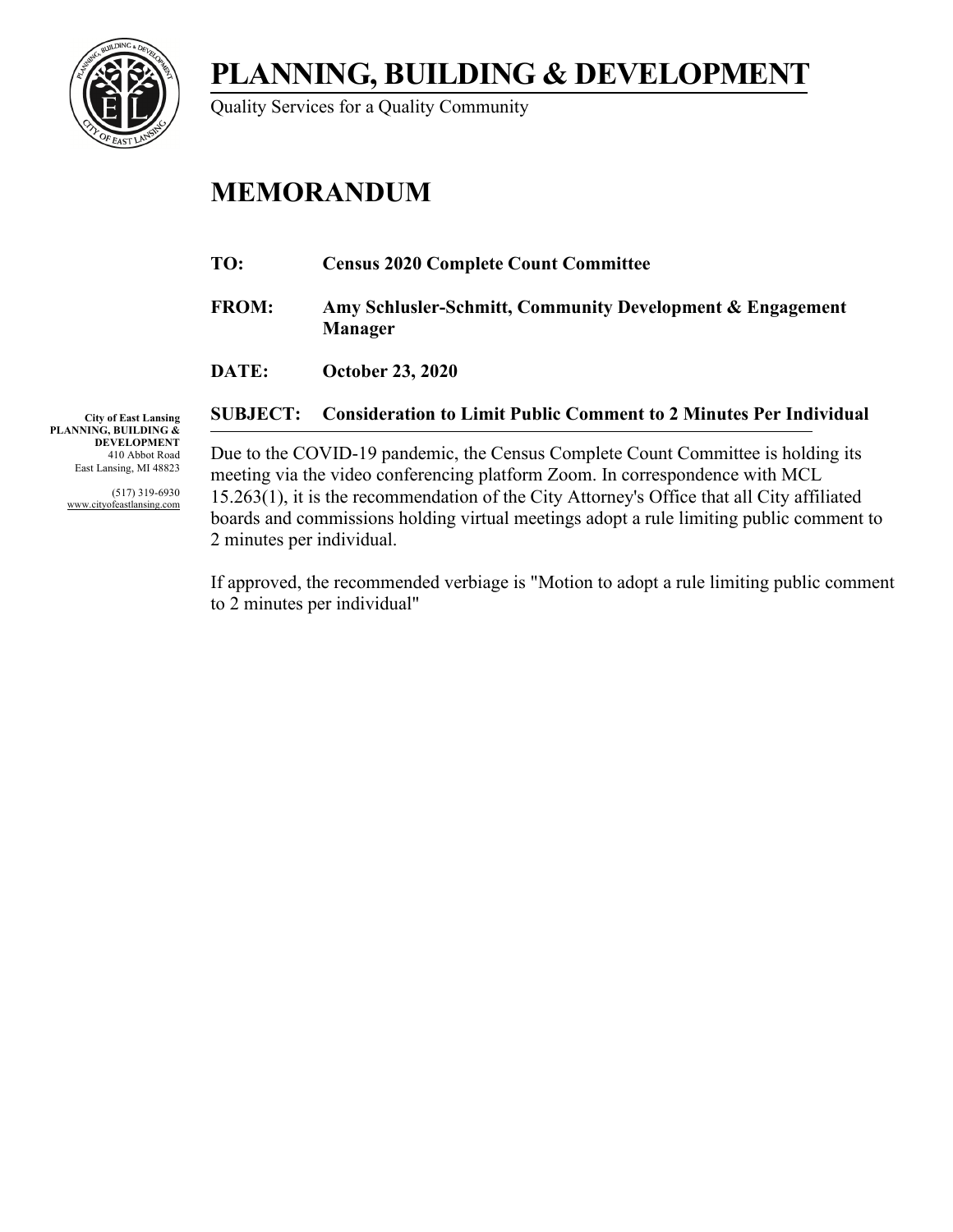**PLANNING, BUILDING & DEVELOPMENT**



Quality Services for a Quality Community

# **MEMORANDUM**

- **TO: Census 2020 Complete Count Committee**
- **FROM: Amy Schlusler-Schmitt, Community Development & Engagement Manager**
- **DATE: October 24, 2020**

**City of East Lansing PLANNING, BUILDING & DEVELOPMENT** 410 Abbot Road East Lansing, MI 48823

> (517) 319-6930 www.cityofeastlansing.com

**SUBJECT: Census Financial Report**

Enclosed please find the final Census 2020 Financial Report. Staff would like to point out that all operating expenditures made between July 1, 2020-April 1, 2020 were paid for through City of East Lansing General Funds. The total paid for by City of East Lansing General Funds was \$4,454.40.

The remaining balance of expenditures, and staff time between April 1, 2020-September 30, 2020 was billed to a Census grant provided by the Michigan Municipal League (MML). A final financial report submitted to the MML is also enclosed.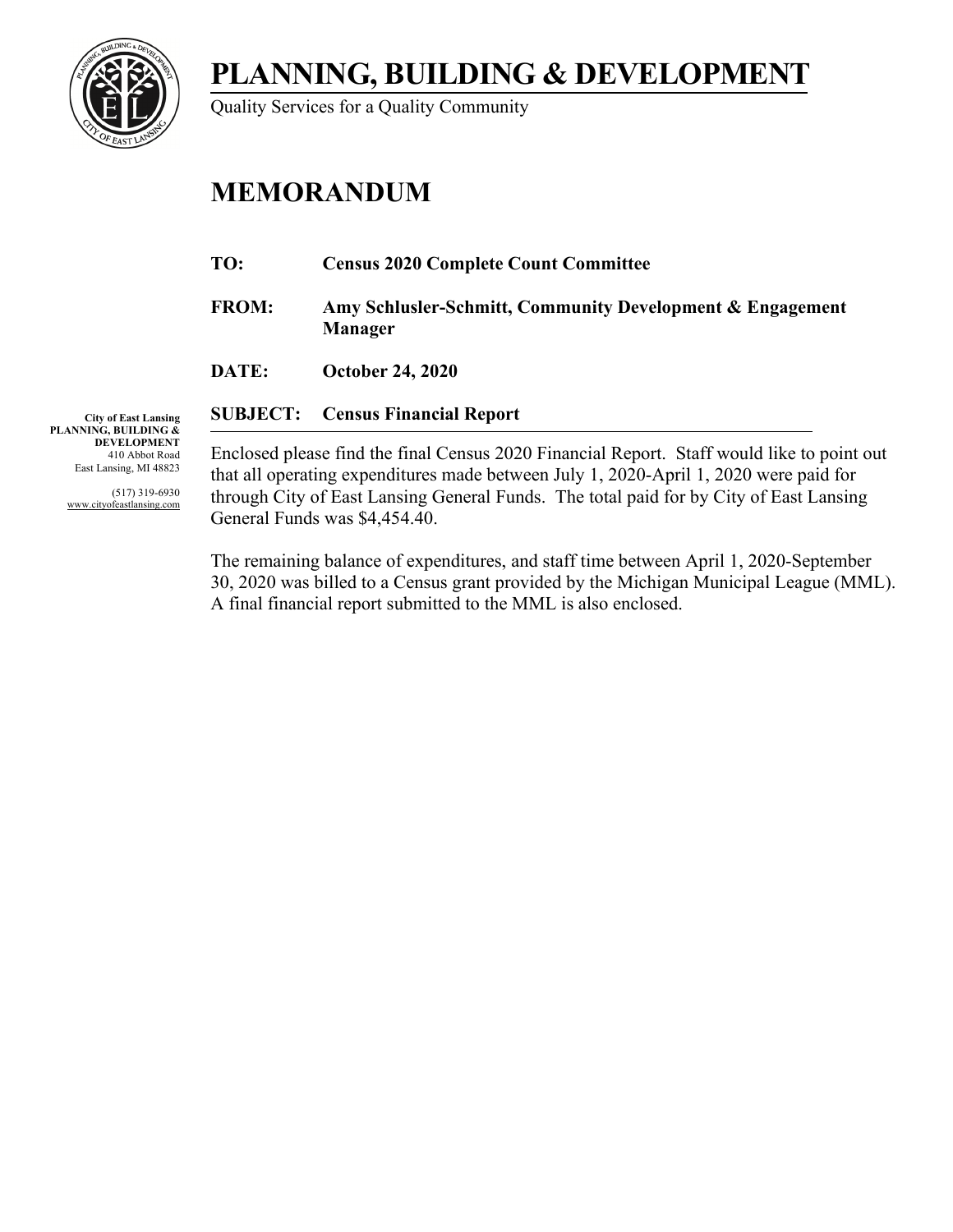

# **Census 2020 Complete Count Committee Expenditures**

|                       |                                   | <b>Journal</b> | Sub                       |                                 |                            |                            |                     |                      |                    |                       |
|-----------------------|-----------------------------------|----------------|---------------------------|---------------------------------|----------------------------|----------------------------|---------------------|----------------------|--------------------|-----------------------|
| G/L Date              | Journal                           | <b>Type</b>    | Ledger                    | <b>Description/Project</b>      | <b>Source</b>              | Reference                  | <b>Debit Amount</b> | <b>Credit Amount</b> |                    | <b>Actual Balance</b> |
| G/L Account Number    | 101.50.5025.8435 Census           |                |                           |                                 |                            |                            |                     | Balance To Date:     |                    | \$0.00                |
| 09/16/2019            | 2020-00000589                     | JE.            | AP                        | A/P Invoice Entry               | <b>Accounts</b>            |                            | 99.98               |                      |                    | 99.98                 |
|                       |                                   |                |                           |                                 | Payable                    |                            |                     |                      |                    |                       |
| Invoice Number        | Vendor                            |                | Description               |                                 | <i>Invoice Date</i>        | Payment Type               | Payment Number      | Amount               | Dist, Amount       |                       |
| H2723-102474          | Home Depot                        |                | 10X10 Census Tent         |                                 | 09/16/2019                 | Check                      | 217218<br>Total     | 99.98<br>\$99.98     | 99.98<br>\$99.98   |                       |
|                       |                                   |                |                           |                                 |                            |                            |                     |                      |                    |                       |
| 09/23/2019            | 2020-00000643                     | JE.            | AP                        | A/P Invoice Entry               | <b>Accounts</b><br>Payable |                            | 17.20               |                      |                    | 117.18                |
| Invoice Number        | Vendor                            |                | Description               |                                 | Invoice Date               | Payment Type               | Payment Number      | Amount               | Dist, Amount       |                       |
| 2014337               | Home Depot                        |                |                           | Wooden Dowels for Census Banner | 09/18/2019                 | Check                      | 217418              | 17.20                | 17.20              |                       |
|                       |                                   |                |                           |                                 |                            |                            | Total               | \$17.20              | \$17.20            |                       |
| 09/24/2019            | 2020-00000728                     | JE.            | AP                        | A/P Invoice Entry               | <b>Accounts</b>            |                            | 442.60              |                      |                    | 559.78                |
|                       |                                   |                |                           |                                 | Payable                    |                            |                     |                      |                    |                       |
| <b>Invoice Number</b> | Vendor                            |                | Description               |                                 | Invoice Date               | Payment Type               | Payment Number      | Amount               | Dist. Amount       |                       |
| 13644                 | Foresight Group, Inc.             |                | <b>Census Banners</b>     |                                 | 09/17/2019                 | Check                      | 217597              | 442.60               | 442.60             |                       |
|                       |                                   |                |                           |                                 |                            |                            | Total               | \$442.60             | \$442.60           |                       |
|                       |                                   |                |                           |                                 | Month                      | September 2019 Totals      | \$559.78            | \$0.00               |                    | \$559.78              |
| 10/02/2019            | 2020-00000828                     | JE.            | AP                        | A/P Invoice Entry               | Accounts                   |                            | 548.16              |                      |                    | 1,107.94              |
|                       |                                   |                |                           |                                 | Payable                    |                            |                     |                      |                    |                       |
| Invoice Number        | Vendor                            |                | Description               |                                 | Invoice Date               | Payment Type               | Payment Number      | Amount               | Dist. Amount       |                       |
| 160741                | <b>ASAP Printing Inc</b>          |                |                           | Census Rack Brochures           | 10/01/2019                 | Check                      | 217901              | 548.16               | 548.16             |                       |
|                       |                                   |                |                           |                                 |                            |                            | Total               | \$548.16             | \$548.16           |                       |
|                       |                                   |                |                           |                                 | Month                      | <b>October 2019 Totals</b> | \$548.16            | \$0.00               |                    | \$1,107.94            |
| 11/06/2019            | 2020-00000988                     | JE.            | AP                        | A/P Invoice Entry               | Accounts                   |                            | 308.00              |                      |                    | 1,415.94              |
| Invoice Number        | Vendor                            |                | Description               |                                 | Pavable<br>Invoice Date    | Payment Type               | Payment Number      | Amount               | Dist. Amount       |                       |
| R107733738            | <b>Platinum Plus for Business</b> |                | <b>Census Stickers</b>    |                                 | 11/01/2019                 | Check                      | 218469              | 308.00               | 308.00             |                       |
|                       |                                   |                |                           |                                 |                            |                            | Total               | \$308.00             | \$308.00           |                       |
| 11/18/2019            | 2020-00001099                     | JE.            | AP                        | A/P Invoice Entry               | <b>Accounts</b>            |                            | 45.00               |                      |                    | 1,460.94              |
|                       |                                   |                |                           |                                 | Payable                    |                            |                     |                      |                    |                       |
| Invoice Number        | Vendor                            |                | Description               |                                 | Invoice Date               | Payment Type               | Payment Number      | Amount               | Dist, Amount       |                       |
| 14936                 | Dataplex Print & Graphics         |                | <b>Business Cards</b>     |                                 | 11/11/2019                 | Check                      | 218924              | 90.00                | 45.00              |                       |
|                       |                                   |                |                           |                                 |                            |                            | Total               | \$90.00              | \$45.00            |                       |
| 11/19/2019            | 2020-00001099                     | JE.            | AP                        | A/P Invoice Entry               | Accounts                   |                            | 392.71              |                      |                    | 1,853.65              |
|                       |                                   |                |                           |                                 | Payable                    |                            |                     |                      |                    |                       |
| <b>Invoice Number</b> | Vendor                            |                | Description               |                                 | Invoice Date               | Payment Type               | Payment Number      | Amount               | Dist. Amount       |                       |
| DMB 2020-9            | <b>Platinum Plus for Business</b> |                | <b>Magnets for Census</b> |                                 | 11/14/2019                 | Check                      | 218816              | 162.71               | 162.71             |                       |
| <b>DMB-10</b>         | <b>Platinum Plus for Business</b> |                |                           | Census Purchase of Pens         | 11/19/2019                 | Check                      | 218816              | 230.00               | 230.00<br>\$392.71 |                       |
|                       |                                   |                |                           |                                 |                            |                            | Total               | \$392.71             |                    |                       |
|                       |                                   |                |                           |                                 |                            | Month November 2019 Totals | \$745.71            | \$0.00               |                    | \$1,853.65            |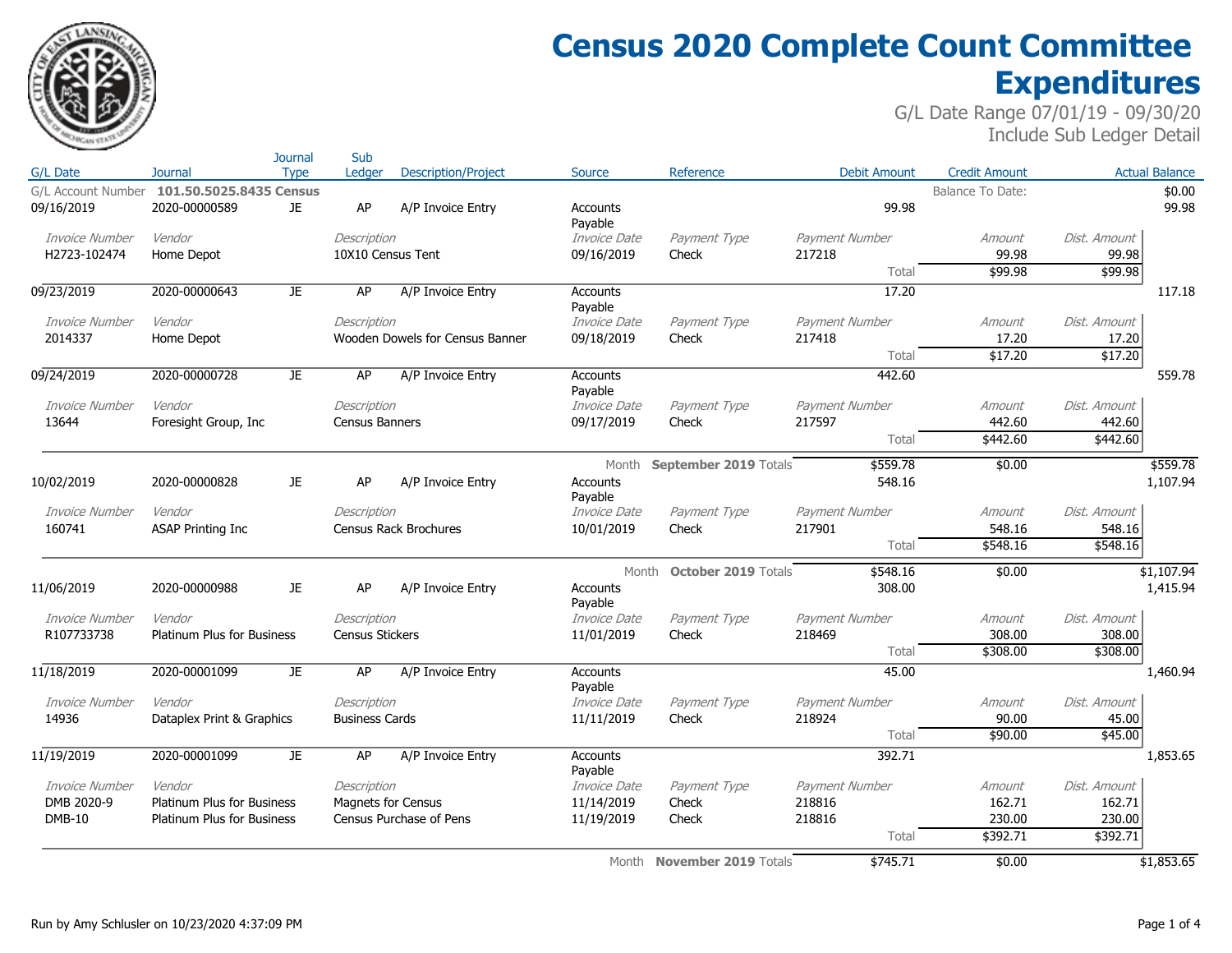

Sub

# **Census 2020 Complete Count Committee Expenditures**

|                    |                                   | Journal     | Sub                |                                          |                            |                                                 |                     |                      |              |                       |
|--------------------|-----------------------------------|-------------|--------------------|------------------------------------------|----------------------------|-------------------------------------------------|---------------------|----------------------|--------------|-----------------------|
| G/L Date           | Journal                           | <b>Type</b> | Ledaer             | <b>Description/Project</b>               | <b>Source</b>              | Reference                                       | <b>Debit Amount</b> | <b>Credit Amount</b> |              | <b>Actual Balance</b> |
| G/L Account Number | 101.50.5025.8435 Census           |             |                    |                                          |                            |                                                 |                     | Balance To Date:     |              | \$0.00                |
| 12/06/2019         | 2020-00001232                     | JE          | AP                 | A/P Invoice Entry                        | <b>Accounts</b><br>Payable |                                                 | 524.83              |                      |              | 2,378.48              |
| Invoice Number     | Vendor                            |             | Description        |                                          | Invoice Date               | Payment Type                                    | Payment Number      | Amount               | Dist. Amount |                       |
| 161871             | <b>ASAP Printing Inc</b>          |             |                    | Census 2020 Rack Card-2                  | 12/04/2019                 | Check                                           | 219230              | 524.83               | 524.83       |                       |
|                    |                                   |             |                    |                                          |                            |                                                 | Total               | \$524.83             | \$524.83     |                       |
| 12/23/2019         | 2020-00001315                     | JE          | AP                 | A/P Invoice Entry                        | Accounts<br>Payable        |                                                 | 200.20              |                      |              | 2,578.68              |
| Invoice Number     | Vendor                            |             | Description        |                                          | Invoice Date               | Payment Type                                    | Payment Number      | Amount               | Dist, Amount |                       |
| 149083             | <b>Platinum Plus for Business</b> |             |                    | Census CCC Board Member Pins             | 12/19/2019                 | Check                                           | 219719              | 128.68               | 128.68       |                       |
| Census-2           | <b>Platinum Plus for Business</b> |             |                    | <b>Census Vertical Banner for Events</b> | 12/20/2019                 | Check                                           | 219719              | 71.52                | 71.52        |                       |
|                    |                                   |             |                    |                                          |                            |                                                 | Total               | \$200.20             | \$200.20     |                       |
| 12/30/2019         | 2020-00001315                     | JE          | AP                 | A/P Invoice Entry                        | Accounts<br>Payable        |                                                 | 129.00              |                      |              | 2,707.68              |
| Invoice Number     | Vendor                            |             | Description        |                                          | Invoice Date               | Payment Type                                    | Payment Number      | Amount               | Dist. Amount |                       |
| Census-3           | <b>Platinum Plus for Business</b> |             |                    | Tablecloth for Booths/Displays           | 12/20/2019                 | Check                                           | 219719              | 129.00               | 129.00       |                       |
|                    |                                   |             |                    |                                          |                            |                                                 | Total               | \$129.00             | \$129.00     |                       |
|                    |                                   |             |                    |                                          | Month                      | <b>December 2019 Totals</b>                     | \$854.03            | \$0.00               |              | \$2,707.68            |
| 01/08/2020         | 2020-00001467                     | JE.         | AP                 | A/P Invoice Entry                        | <b>Accounts</b><br>Payable |                                                 | 143.23              |                      |              | 2,850.91              |
| Invoice Number     | Vendor                            |             | Description        |                                          | <i>Invoice Date</i>        | Payment Type                                    | Payment Number      | Amount               | Dist, Amount |                       |
| Census-4           | <b>Platinum Plus for Business</b> |             |                    | <b>Banner for Census Events</b>          | 12/30/2019                 | Check                                           | 220019              | 143.23               | 143.23       |                       |
|                    |                                   |             |                    |                                          |                            |                                                 | Total               | \$143.23             | \$143.23     |                       |
|                    |                                   |             |                    |                                          | Month                      | January 2020 Totals                             | \$143.23            | \$0.00               |              | \$2,850.91            |
| 02/03/2020         | 2020-00001607                     | JE.         | GL                 | Census activity parking<br>permits       |                            | Record Transaction -<br>Not System<br>Generated | 60.00               |                      |              | 2,910.91              |
| 02/03/2020         | 2020-00001851                     | JE.         | AP                 | A/P Invoice Entry                        | <b>Accounts</b><br>Payable |                                                 | 100.00              |                      |              | 3,010.91              |
| Invoice Number     | Vendor                            |             | Description        |                                          | Invoice Date               | Payment Type                                    | Payment Number      | Amount               | Dist, Amount |                       |
| M4LDSP2N42         | <b>Platinum Plus for Business</b> |             |                    | Census 2020 Social Media Ads             | 01/31/2020                 | Check                                           | 221185              | 100.00               | 100.00       |                       |
|                    |                                   |             |                    |                                          |                            |                                                 | Total               | \$100.00             | \$100.00     |                       |
| 02/18/2020         | 2020-00001787                     | JE.         | AP                 | A/P Invoice Entry                        | <b>Accounts</b><br>Payable |                                                 | 118.00              |                      |              | 3,128.91              |
| Invoice Number     | Vendor                            |             | Description        |                                          | Invoice Date               | Payment Type                                    | Payment Number      | Amount               | Dist. Amount |                       |
| Rec. R816157277    | <b>Platinum Plus for Business</b> |             | I Counted Stickers |                                          | 02/18/2020                 | Check                                           | 221017              | 118.00               | 118.00       |                       |
|                    |                                   |             |                    |                                          |                            |                                                 | Total               | \$118.00             | \$118.00     |                       |
|                    |                                   |             |                    |                                          |                            | Month February 2020 Totals                      | \$278.00            | \$0.00               |              | \$3,128.91            |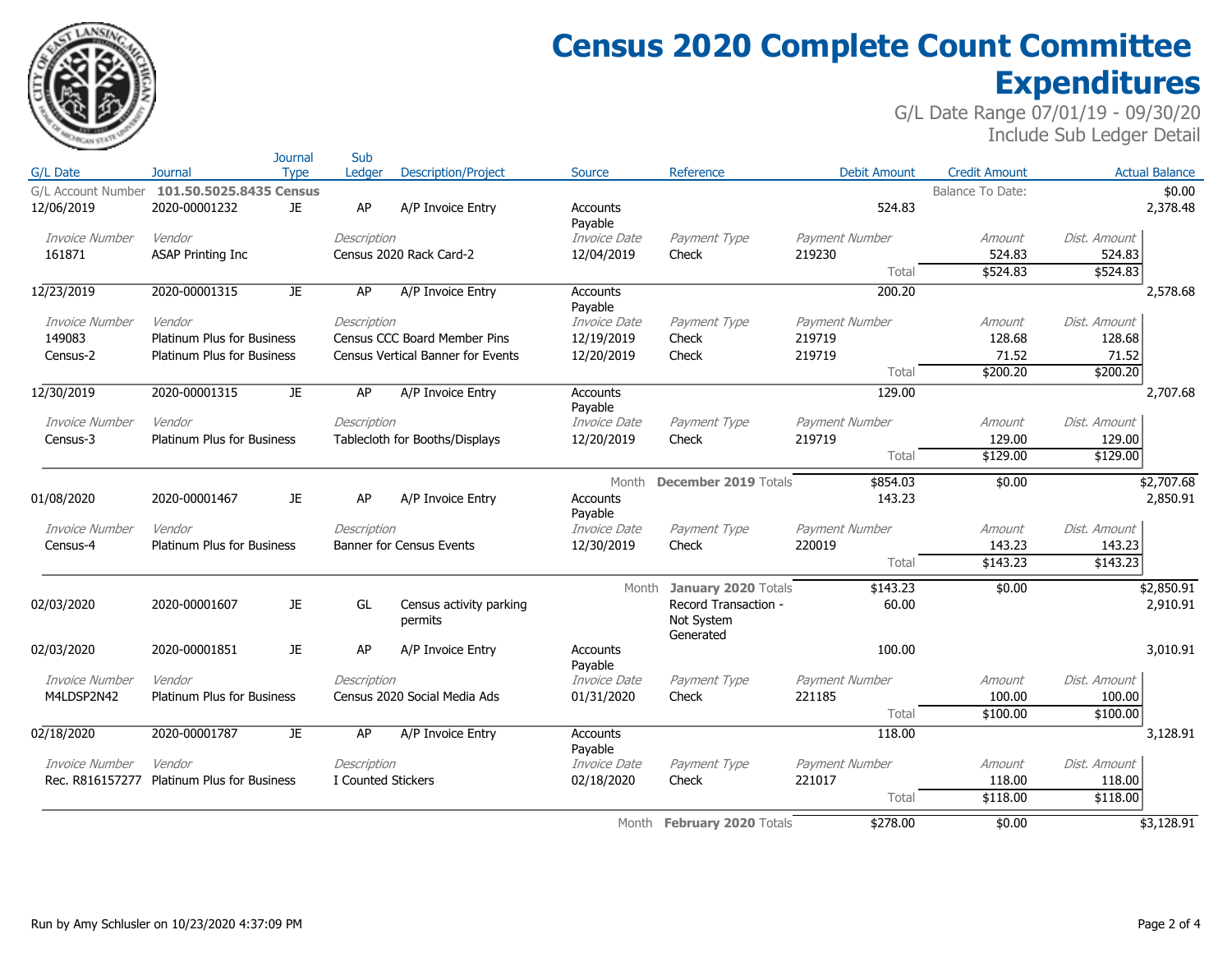

# **Census 2020 Complete Count Committee Expenditures**

|                | Journal                                    | Sub             |                                       |                            |                         |                     |                         |              |                       |
|----------------|--------------------------------------------|-----------------|---------------------------------------|----------------------------|-------------------------|---------------------|-------------------------|--------------|-----------------------|
| G/L Date       | <b>Type</b><br><b>Journal</b>              | Ledaer          | <b>Description/Project</b>            | <b>Source</b>              | Reference               | <b>Debit Amount</b> | <b>Credit Amount</b>    |              | <b>Actual Balance</b> |
|                | G/L Account Number 101.50.5025.8435 Census |                 |                                       |                            |                         |                     | <b>Balance To Date:</b> |              | \$0.00                |
| 03/02/2020     | 2020-00001851<br>JE                        | AP              | A/P Invoice Entry                     | Accounts<br>Payable        |                         | 247.15              |                         |              | 3,376.06              |
| Invoice Number | Vendor                                     | Description     |                                       | Invoice Date               | Payment Type            | Payment Number      | Amount                  | Dist. Amount |                       |
| PTBY6QEN42     | <b>Platinum Plus for Business</b>          |                 | Census Weekly Facebook Ads            | 02/29/2020                 | Check                   | 221702              | 247.15                  | 247.15       |                       |
|                |                                            |                 |                                       |                            |                         | Total               | \$247.15                | \$247.15     |                       |
| 03/16/2020     | 2020-00001928<br><b>JE</b>                 | AP              | A/P Invoice Entry                     | <b>Accounts</b><br>Payable |                         | 552.20              |                         |              | 3,928.26              |
| Invoice Number | Vendor                                     | Description     |                                       | Invoice Date               | Payment Type            | Payment Number      | Amount                  | Dist, Amount |                       |
| 163646         | <b>ASAP Printing Inc</b>                   |                 | Census 2020 Selfie Photo Boards       | 03/12/2020                 | Check                   | 221452              | 99.00                   | 99.00        |                       |
| 164436         | Platinum Plus for Business                 | Census Coasters |                                       | 03/06/2020                 | Check                   | 221541              | 453.20                  | 453.20       |                       |
|                |                                            |                 |                                       |                            |                         | Total               | \$552.20                | \$552.20     |                       |
| 03/23/2020     | 2020-00001972<br>JE.                       | AP              | A/P Invoice Entry                     | Accounts<br>Payable        |                         | 300.00              |                         |              | 4,228.26              |
| Invoice Number | Vendor                                     | Description     |                                       | Invoice Date               | Payment Type            | Payment Number      | Amount                  | Dist. Amount |                       |
| CENSUS 100     | Michigan State University                  |                 | Census Design Postcards               | 03/23/2020                 | Check                   | 221687              | 300.00                  | 300.00       |                       |
|                |                                            |                 |                                       |                            |                         | Total               | \$300.00                | \$300.00     |                       |
|                |                                            |                 |                                       |                            | Month March 2020 Totals | \$1,099.35          | \$0.00                  |              | \$4,228.26            |
| 04/03/2020     | 2020-00002378<br>JE.                       | AP              | A/P Invoice Entry                     | <b>Accounts</b><br>Payable |                         | 226.14              |                         |              | 4,454.40              |
| Invoice Number | Vendor                                     | Description     |                                       | <i>Invoice Date</i>        | Payment Type            | Payment Number      | Amount                  | Dist. Amount |                       |
| XZCY3SSO52     | Platinum Plus for Business                 |                 | Census Facebook Ads                   | 03/31/2020                 | Check                   | 222934              | 226.14                  | 226.14       |                       |
|                |                                            |                 |                                       |                            |                         | Total               | \$226.14                | \$226.14     |                       |
|                |                                            |                 |                                       |                            | Month April 2020 Totals | \$226.14            | \$0.00                  |              | \$4,454.40            |
| 05/04/2020     | 2020-00002378<br>JE.                       | AP              | A/P Invoice Entry                     | <b>Accounts</b><br>Payable |                         | 184.82              |                         |              | 4,639.22              |
| Invoice Number | Vendor                                     | Description     |                                       | Invoice Date               | Payment Type            | Payment Number      | Amount                  | Dist. Amount |                       |
| H4MCMREQ52     | <b>Platinum Plus for Business</b>          |                 | Census Facebook Ads-March 31-April 29 | 04/30/2020                 | Check                   | 222934              | 184.82                  | 184.82       |                       |
|                |                                            |                 |                                       |                            |                         | Total               | \$184.82                | \$184.82     |                       |
|                |                                            |                 |                                       |                            | Month May 2020 Totals   | \$184.82            | \$0.00                  |              | \$4,639.22            |
| 06/01/2020     | JE<br>2020-00002449                        | AP              | A/P Invoice Entry                     | <b>Accounts</b><br>Payable |                         | 3,500.00            |                         |              | 8,139.22              |
| Invoice Number | Vendor                                     | Description     |                                       | Invoice Date               | Payment Type            | Payment Number      | Amount                  | Dist. Amount |                       |
| 7230           | Martin Waymire                             | June Census Ads |                                       | 06/01/2020                 | Check                   | 223009              | 3,500.00                | 3,500.00     |                       |
|                |                                            |                 |                                       |                            |                         | Total               | \$3,500.00              | \$3,500.00   |                       |
| 06/01/2020     | 2020-00002623<br>JE.                       | AP              | A/P Invoice Entry                     | Accounts<br>Payable        |                         | 89.95               |                         |              | 8,229.17              |
| Invoice Number | Vendor                                     | Description     |                                       | Invoice Date               | Payment Type            | Payment Number      | Amount                  | Dist. Amount |                       |
| NFC2CTSQ52     | Platinum Plus for Business                 | May Census Ads  |                                       | 05/31/2020                 | Check                   | 223344              | 89.95                   | 89.95        |                       |
|                |                                            |                 |                                       |                            |                         | Total               | \$89.95                 | \$89.95      |                       |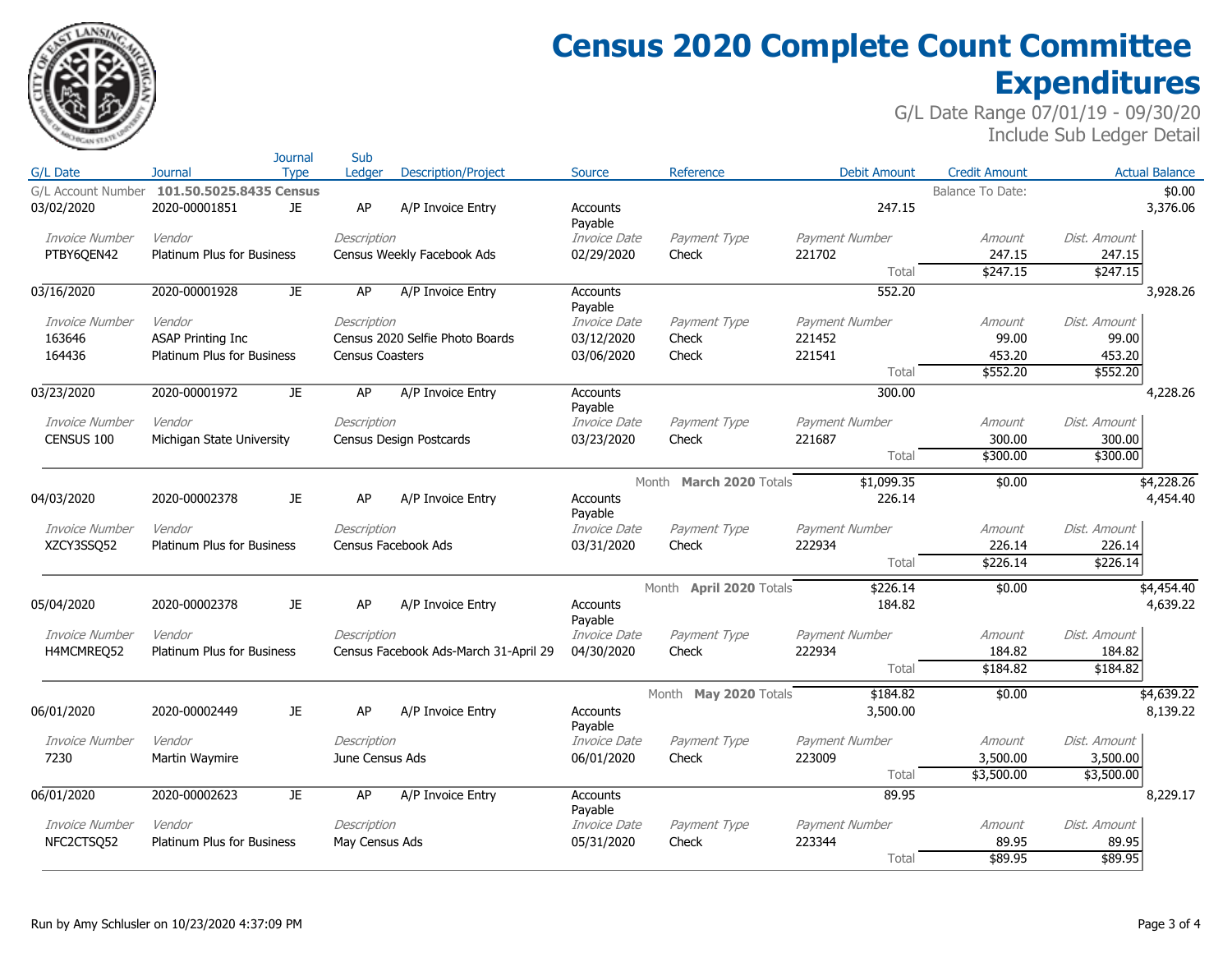

# **Census 2020 Complete Count Committee Expenditures**

|                                  |                                          | Journal     | Sub         |                                   |                            |                                          |                     |                      |                       |
|----------------------------------|------------------------------------------|-------------|-------------|-----------------------------------|----------------------------|------------------------------------------|---------------------|----------------------|-----------------------|
| G/L Date                         | <b>Journal</b>                           | <b>Type</b> | Ledger      | <b>Description/Project</b>        | Source                     | Reference                                | <b>Debit Amount</b> | <b>Credit Amount</b> | <b>Actual Balance</b> |
| G/L Account Number<br>06/11/2020 | 101.50.5025.8435 Census<br>2020-00002541 | JE          | AP          | A/P Invoice Entry                 | <b>Accounts</b><br>Payable |                                          | 867.15              | Balance To Date:     | \$0.00<br>9,096.32    |
| Invoice Number                   | Vendor                                   |             | Description |                                   | Invoice Date               | Payment Type                             | Payment Number      | Amount               | Dist, Amount          |
| S207813                          | Platinum Plus for Business               |             |             | Census Swag Paid by MML Grant     | 06/04/2020                 | Check                                    | 223220              | 867.15               | 867.15                |
|                                  |                                          |             |             |                                   |                            |                                          | Total               | \$867.15             | \$867.15              |
|                                  |                                          |             |             |                                   |                            | Month June 2020 Totals                   | \$4,457.10          | \$0.00               | \$9,096.32            |
| 07/20/2020                       | 2020-00002751                            | JE.         | AP          | A/P Invoice Entry                 | <b>Accounts</b><br>Payable |                                          | 3,500.00            |                      | 12,596.32             |
| Invoice Number                   | Vendor                                   |             | Description |                                   | Invoice Date               | Payment Type                             | Payment Number      | Amount               | Dist. Amount          |
| 7290A                            | Martin Waymire                           |             |             | Census 2020 Social Media Campaign | 07/01/2020                 | Check                                    | 223865              | 3,500.00             | 3,500.00              |
|                                  |                                          |             |             |                                   |                            |                                          | Total               | \$3,500.00           | \$3,500.00            |
|                                  |                                          |             |             |                                   |                            | Month July 2020 Totals                   | \$3,500.00          | \$0.00               | \$12,596.32           |
| 08/25/2020                       | 2021-00000547                            | JE.         | AP          | A/P Invoice Entry                 | <b>Accounts</b><br>Payable |                                          | 440.16              |                      | 13,036.48             |
| Invoice Number                   | Vendor                                   |             | Description |                                   | Invoice Date               | Payment Type                             | Payment Number      | Amount               | Dist, Amount          |
| 165089                           | <b>ASAP Printing Inc</b>                 |             |             | Census 2020 Door Hangers          | 08/28/2020                 | Check                                    | 224671              | 440.16               | 440.16                |
|                                  |                                          |             |             |                                   |                            |                                          | Total               | \$440.16             | \$440.16              |
|                                  |                                          |             |             |                                   |                            | Month <b>August 2020</b> Totals          | \$440.16            | \$0.00               | \$13,036.48           |
| 09/21/2020                       | 2021-00000786                            | JE.         | AP          | A/P Invoice Entry                 | <b>Accounts</b><br>Payable |                                          | 188.38              |                      | 13,224.86             |
| Invoice Number                   | Vendor                                   |             | Description |                                   | Invoice Date               | Payment Type                             | Payment Number      | Amount               | Dist, Amount          |
| 4MFR4V2Q52Cen<br>sus             | Platinum Plus for Business               |             |             | Census Facebook Ads               | 09/18/2020                 | Check                                    | 225356              | 188.38               | 188.38                |
|                                  |                                          |             |             |                                   |                            |                                          | Total               | \$188.38             | \$188.38              |
|                                  |                                          |             |             |                                   | Month                      | September 2020 Totals                    | \$188.38            | \$0.00               | \$13,224.86           |
|                                  |                                          |             |             |                                   |                            | Account <b>Census</b> Totals             | \$13,224.86         | \$0.00               | \$13,224.86           |
|                                  |                                          |             |             |                                   |                            | Division Planning and Zoning Totals      | \$13,224.86         | \$0.00               |                       |
|                                  |                                          |             |             |                                   |                            | Department Planning, Bldg and Dev Totals | \$13,224.86         | \$0.00               |                       |
|                                  |                                          |             |             |                                   |                            | Fund General Fund Totals                 | \$13,224.86         | \$0.00               |                       |
|                                  |                                          |             |             |                                   |                            | <b>Grand Totals</b>                      | \$13,224.86         | \$0.00               |                       |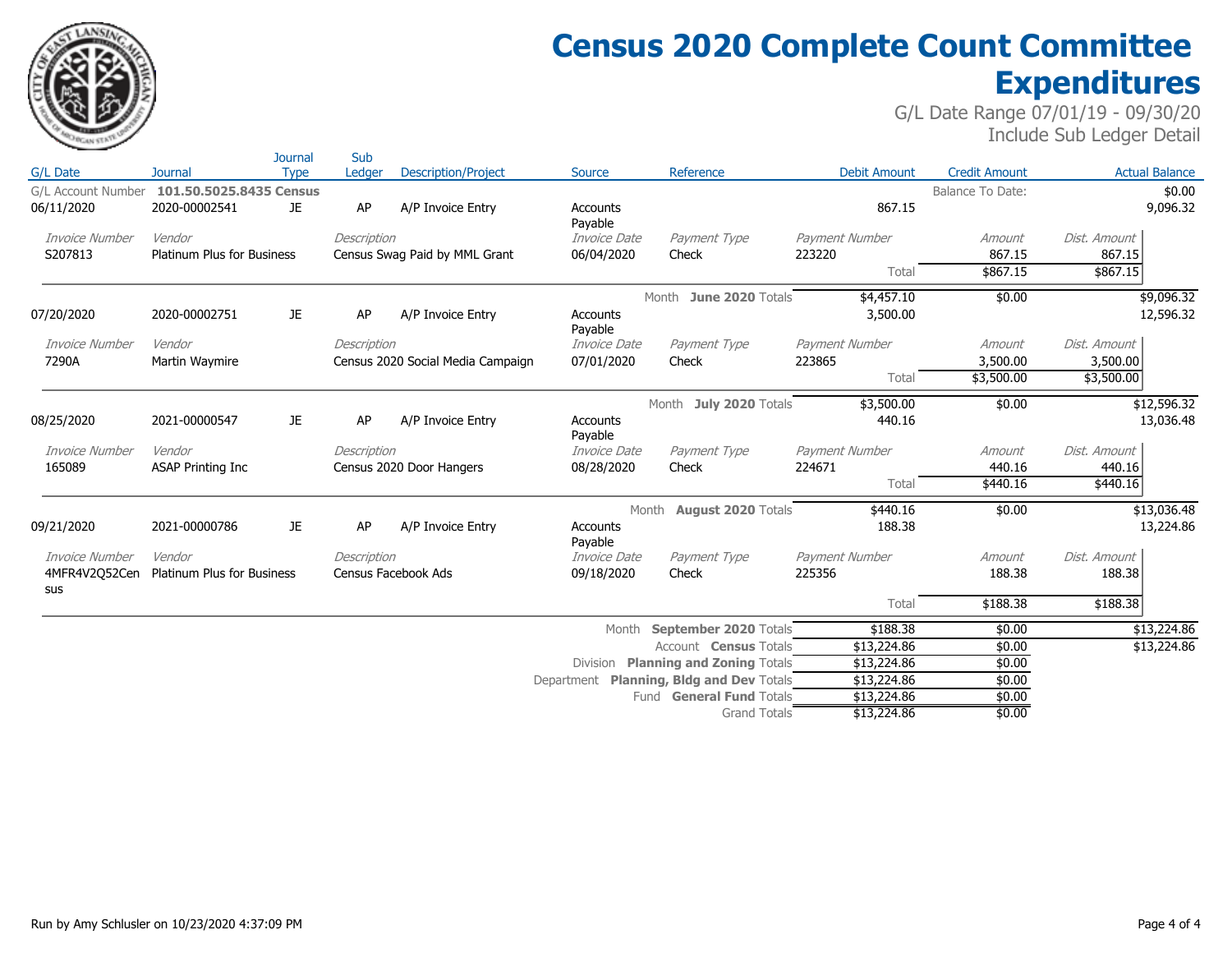

## **CITY OF EAST LANSING** The Home of Michigan State University

The City of East Lansing has expended all funds provided by the Michigan Municipal League in support of Census 2020 outreach.

Even with the unprecedented outbreak of COVID-19, the City was able to manage significant outreach to community members regarding the importance of completing the decennial headcount.

The grant funds were expended as follows:

| Design of Postcards by MSU Senior Capstone & Design Class-                                                                                                                                                                                                   | \$300.00   |
|--------------------------------------------------------------------------------------------------------------------------------------------------------------------------------------------------------------------------------------------------------------|------------|
| Social Media Campaign through partnership with public relations firm<br>Martin-Waymire, specifically targeting MSU students located across the<br>State of MI and between the ages of 18-25/Ads trafficked the amount of<br>clicks to the census.gov webpage | \$7,000.00 |
|                                                                                                                                                                                                                                                              |            |

Purchase of Hand Sanitizer/Balls distributed by City of East Lansing Mask Ambassadors on a Weekly Basis since August of 2020 **\$867.15**

Purchase and Distribution of Census Door Hangers distributed in East Lansing neighborhoods **\$440.16** 

Monthly Social Media Ads Targeting All East Lansing Residents (April-September) **\$1,180.97**

Staff Time, which allocated 410 hours through 2 positions over a 6 month period **\$6,919.87**

**TOTAL GRANT EXPENDITURE: \$16,708.15**

410 Abbot Road East Lansing, MI 48823

 $(517)$  337-1731 Fax (517) 337-1559 www.cityofeastlansing.com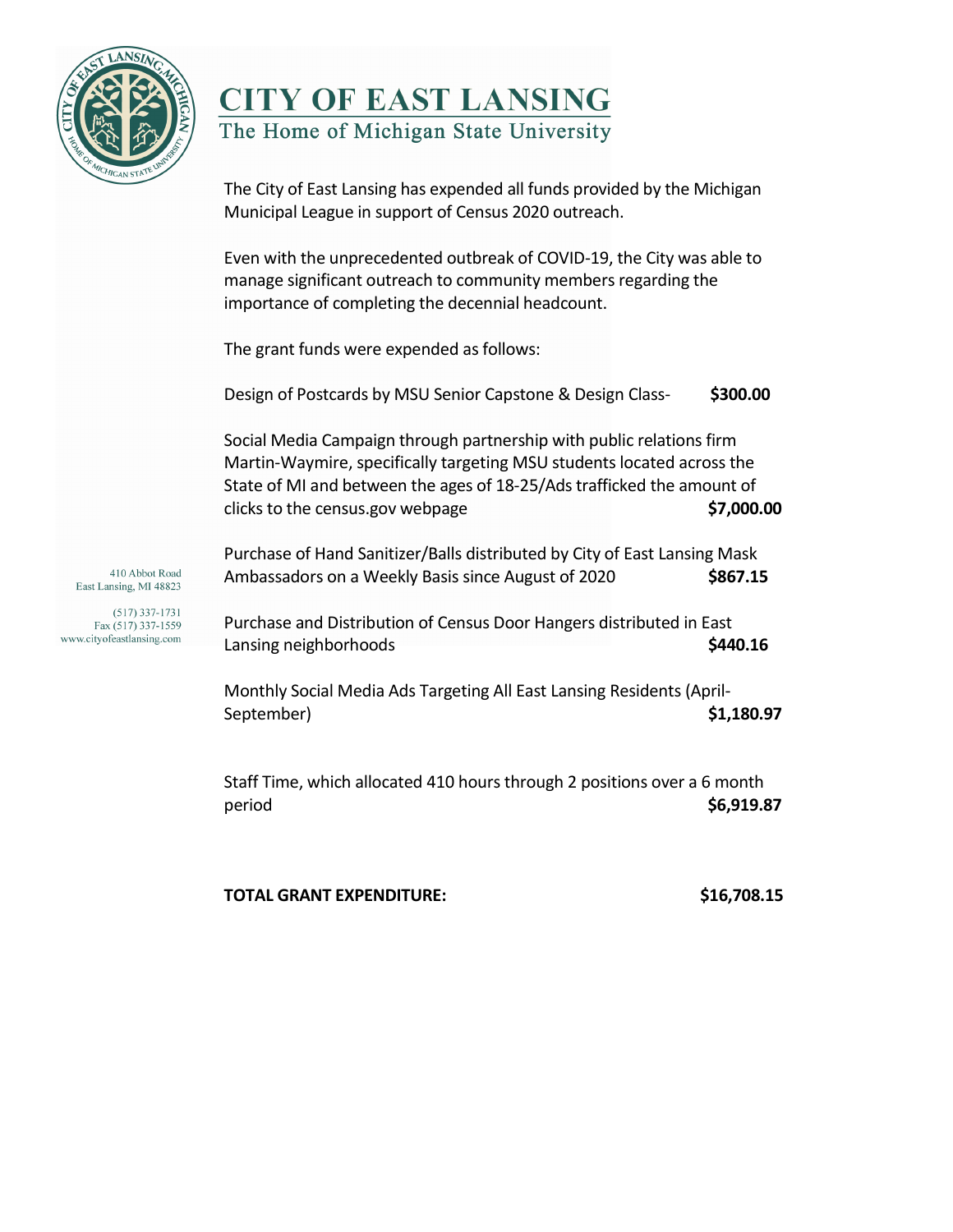**PLANNING, BUILDING & DEVELOPMENT**



Quality Services for a Quality Community

# **MEMORANDUM**

| <b>Census 2020 Complete Count Committee</b> |
|---------------------------------------------|
|---------------------------------------------|

**FROM: Amy Schlusler-Schmitt, Community Development & Engagement Manager**

**DATE: October 23, 2020**

**City of East Lansing PLANNING, BUILDING & DEVELOPMENT** 410 Abbot Road East Lansing, MI 48823

> (517) 319-6930 www.cityofeastlansing.com

**SUBJECT: Accomplishments of the Census 2020 Complete Count Committee**

City Staff wanted to share some statistical data highlighting the outreach and accomplishments of the East Lansing Census Complete Count Committee.

Between July 1, 2019-September 30, 2020, the following outreach was completed:

Social Media Campaign Outreach-990,895 Impressions (Views) and 8,527 Clicks directly onto [http://www.census.gov](http://www.census.gov/) webpage

Distribution of Census Flyers Throughout the Community: 10,000

Distribution of Door Hangers to East Lansing Households-1,500 Households

Distribution of Hand Sanitizer & Stress Balls Highlighting Census-400 pieces of swag

Staff and Complete Count Committee Time Dedicated to Census Initiatives: 1,210 Hours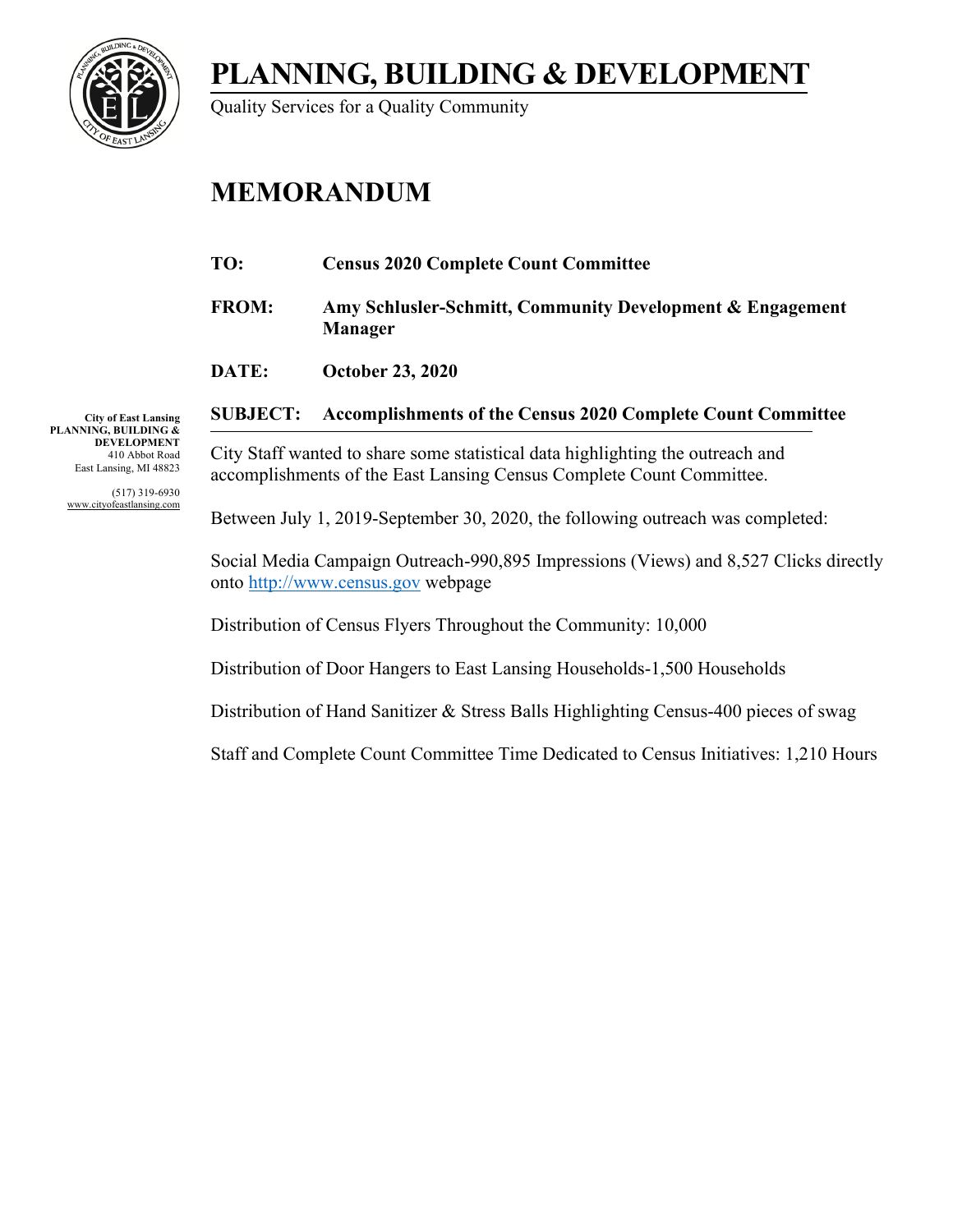



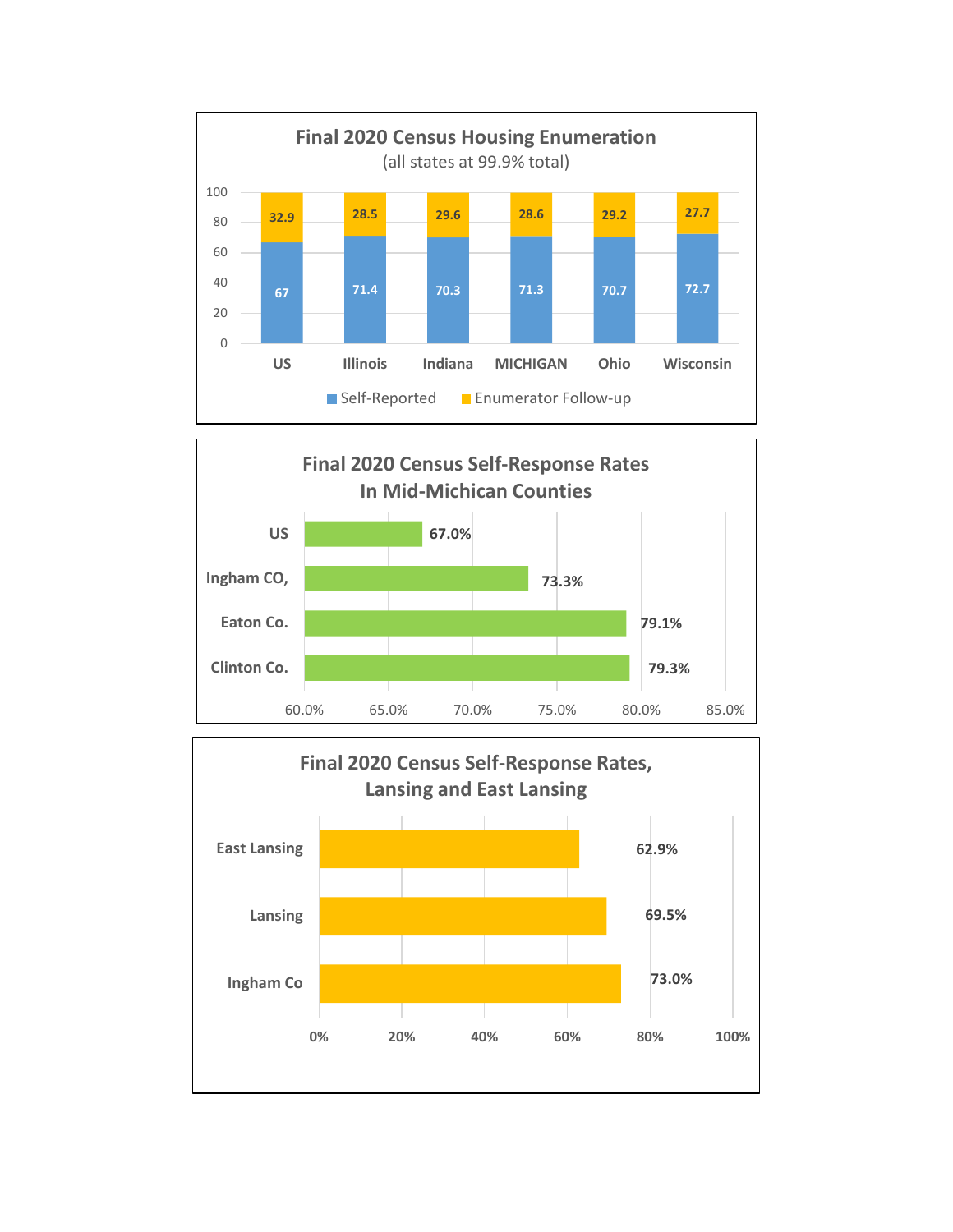# 2020 CENSUS DATA RELEASE TIMELINE

**October 15, 2020:** Revised Census data collection deadline.

**December 31, 2020:** The US Census Bureau delivers the apportionment counts to the President. The apportionment count includes the total population living in each state plus military and federal personnel and their families living abroad (allocated to states based upon recorded home state).

**April 1, 2021:** Deadline for the release of the re-districting data from the 2020 Census. This will include total and voting age population, population by race and Hispanic origin, and housing unit counts for all geographies down to the census block. More detailed demographic data files will be released after this date.